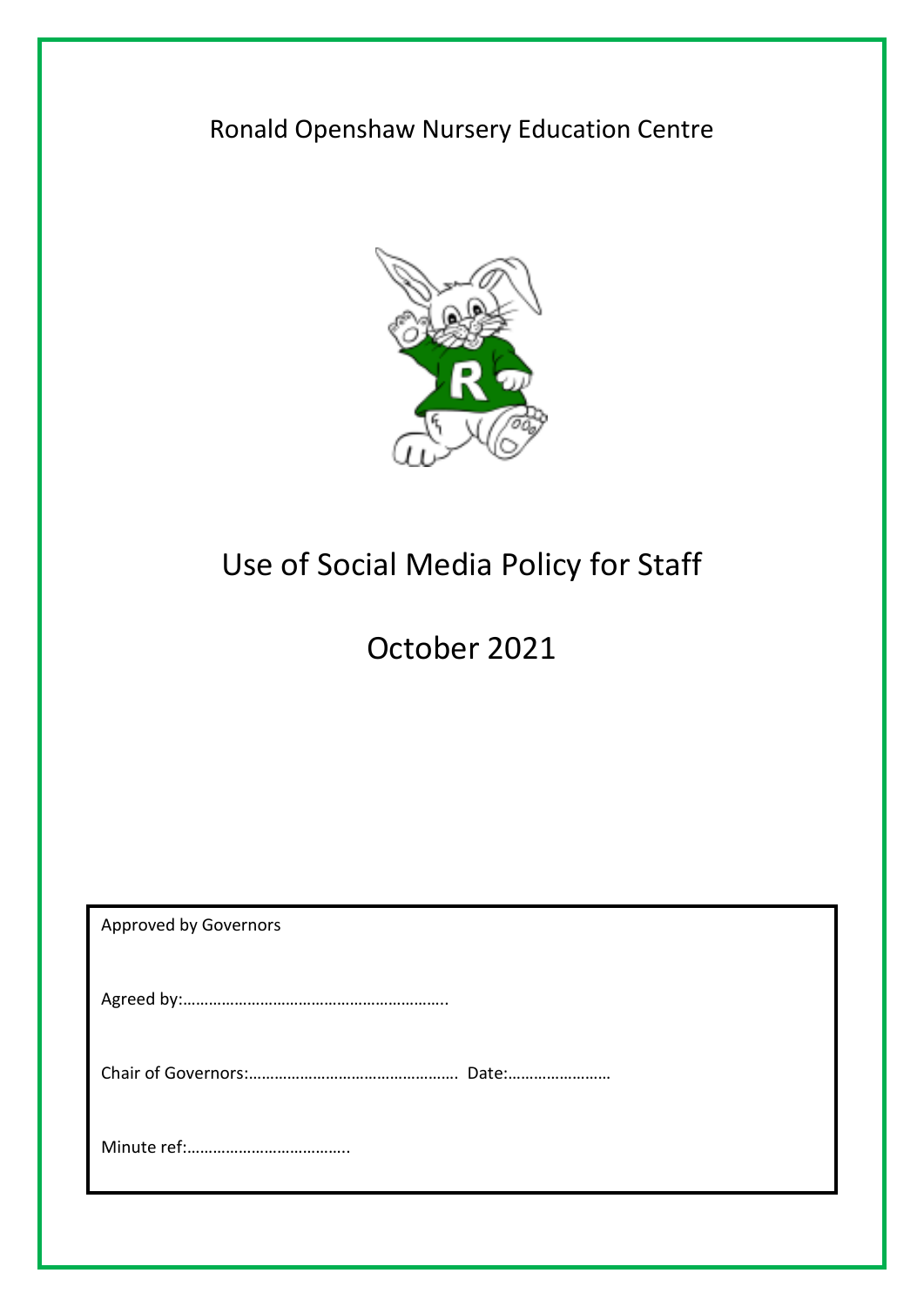## **Use of Social Media Policy**

### *1 Introduction*

Many of us now use social networking and file sharing sites like Facebook, Twitter and Youtube.

They are great for staying in touch and creating communities. For most people, joining in is trouble free and fun. However, it can be easy to blur the lines between your personal voice and your professional life as a childcare/educational professional.

#### **2 Aims and objectives**

The aim of this policy is to clarify what is expected of staff in their use of social media.

The objective of the policy to ensure that all staff are clear on the school's/setting's policy on the use of social media.

#### **3 Use of social media**

"Social media" is a set of online tools to communicate and engage with people. It includes:

- writing a blog or commenting on other people's blogs;
- micro-blogging (e.g. Twitter);
- a personal profile page on one of the social or business networking sites (e.g. LinkedIn or Facebook);
- product or service reviews on retailer sites or customer review sites;
- taking part in online votes and polls;
- taking part in conversations on public and private web forums (message boards).

There are benefits from engaging in social networking; however, as a childcare professional there are important things to consider. Both personally and professionally the expectations of conduct remains the same online and offline (real world).

#### **4 Online friends**

It is not acceptable to allow a child or their parent/carer (who uses /has used the school) to be your online friend or follower. It creates a personal relationship outside of the workplace, leaving both workers and the school/setting open to allegations.